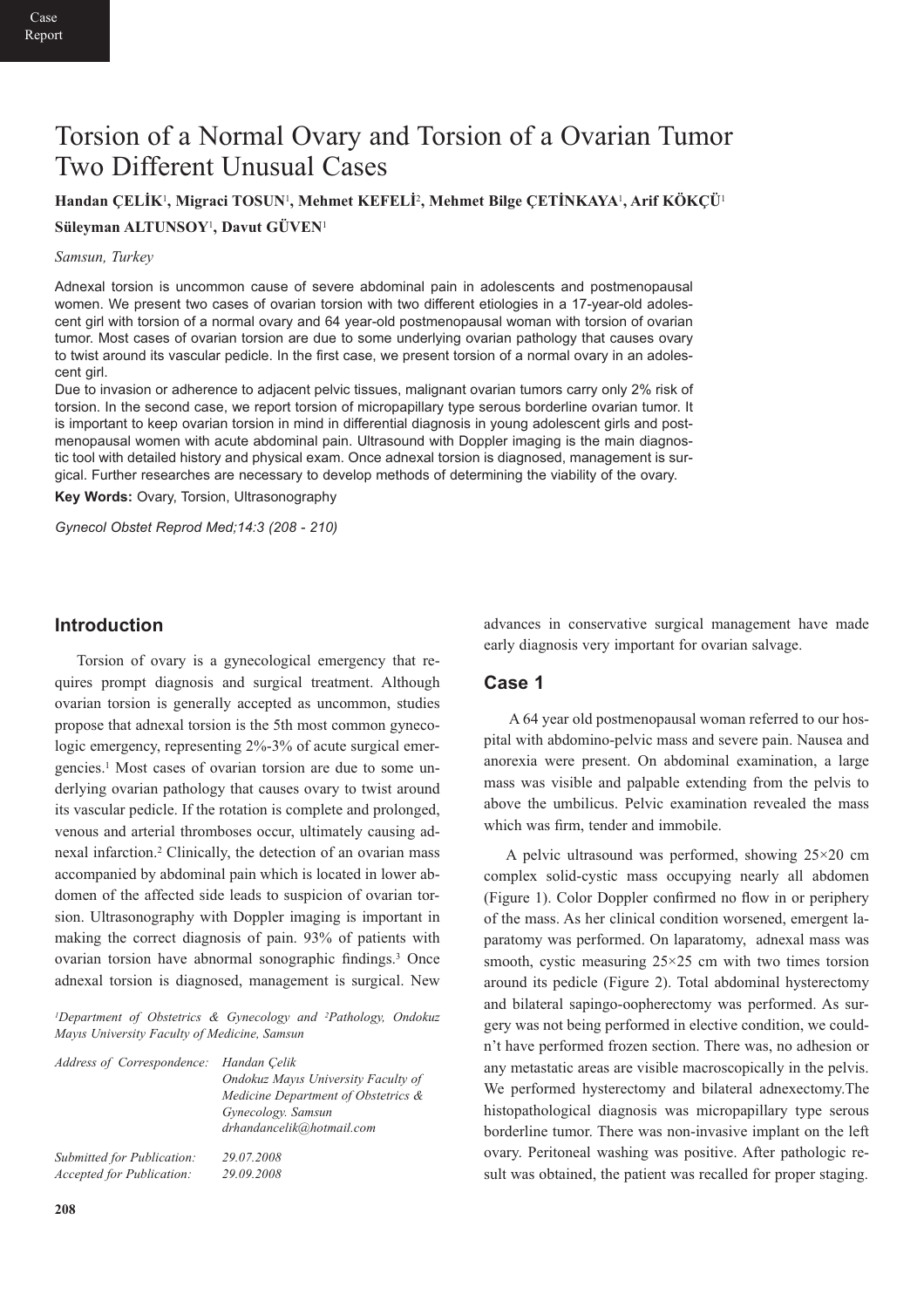

*Figure 1: Transabdominal ultrasound image of twisted micropapillary type serous borderline ovarian tumor occupying nearly all abdomen.*



*Figure 2: Gross appearance of specimen of twisted micropapillary type serous borderline ovarian tumor with a diameter of 25cm x25cm*

## **Case 2**

An 18 year old sexually inactive girl was admitted to emergency depatment complaining of moderate right lower quadrant pain for 3-4 days. She had no nausea but anorexia was present.

Physical examination was normal except right abdominal pain. Her blood test, tumor markers were within the normal ranges. Transabdominal gray-scale scan revealed large, heterogeneous mass lying superior to the bladder measured approximately 7×6 cm (Figure 3). On color Doppler examination, no flow was detected within the mass, but there was minimal arterial and venous flow at the periphery of mass.

She was taken to operation room for laparoscopy with a presumed diagnosis of right ovarian torsion. During laparoscopy the right over and fallopian tube were found to be Gynecology Obstetrics & Reproductive Medicine 2008;14:3 **209**

gangrenous, hemorrhagic and necrotic, twisted two times around its pedicle. After deciding that the right ovary was nonviable, right salpingo-oopherectomy was performed and final pathologic analysis revealed hemorrhagic infarction of the normal ovary and oviduct.



*Figure 3: Transabdominal ultrasound image of twisted normal adnexa in 18 year old girl. The ovary is enlarged and containing small follicüles in its periphery.*

## **Discussion**

Adnexal torsion mostly occurs in the childbearing age group, but it is also seen in premenarcheal girls and postmenopausal women.3 Normal ovaries can undergo torsion, but with a much lower frequency than do pathological ovaries. It is proposed that long utero-ovarian ligaments, salpinx and mesosalpinx cause to excessive mobility to a normal adnex.4 There are no specific ultrasonographic imaging findings in diagnosis of ovarian torsion. Even in the presence of arterial and venous Doppler flow, a pelvic mass can be observed in almost all cases. In early stages of ovarian torsion, the ovary is enlarged with peripheral follicles due to congestion, these cortical multiple follicles has been reported as a specific sign of torsion also present in our second case.5 Hyperechogenic and hypoechogenic areas may be seen which correspond to hemorrhage and edema respectively.6 Reduced or absence of adnexal vascular flow in affected ovary is suggestive of torsion. A more recent study reported that visualization of the twisted vascular pedicle called 'whirlpool sign' (impaired venous and/or arterial blood flow in the twisted ovarian pedicle) at the sonography might suggest ovarian torsion.<sup>7</sup> The tolerable duration for functional preservation of ovarian tissue after adnexal torsion in young adolescent girls has not yet been established. It was suggested that preservation of ovarian tissue possible if surgery was performed within 8 hours after beginning of symptom but it was difficult if surgery was delayed more than 1-3 days after symptom onset.<sup>8</sup>

In our cases, we aimed to show two different spectrum of